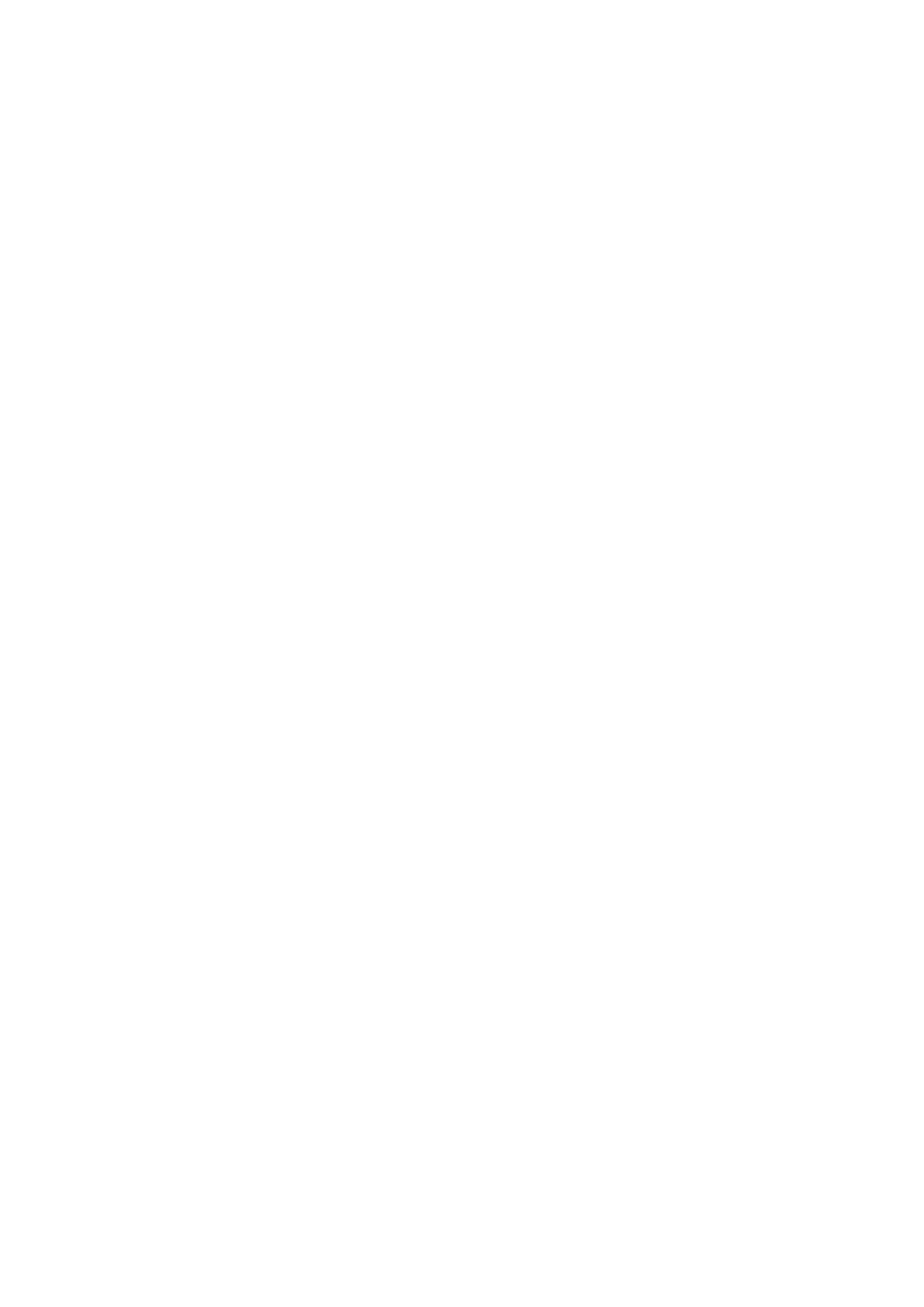## **EXPOSURE DRAFT**

### Contents

| 4                                                    |  |  |
|------------------------------------------------------|--|--|
| <b>Schedule 1—Amendments</b>                         |  |  |
| National Consumer Credit Protection Regulations 2010 |  |  |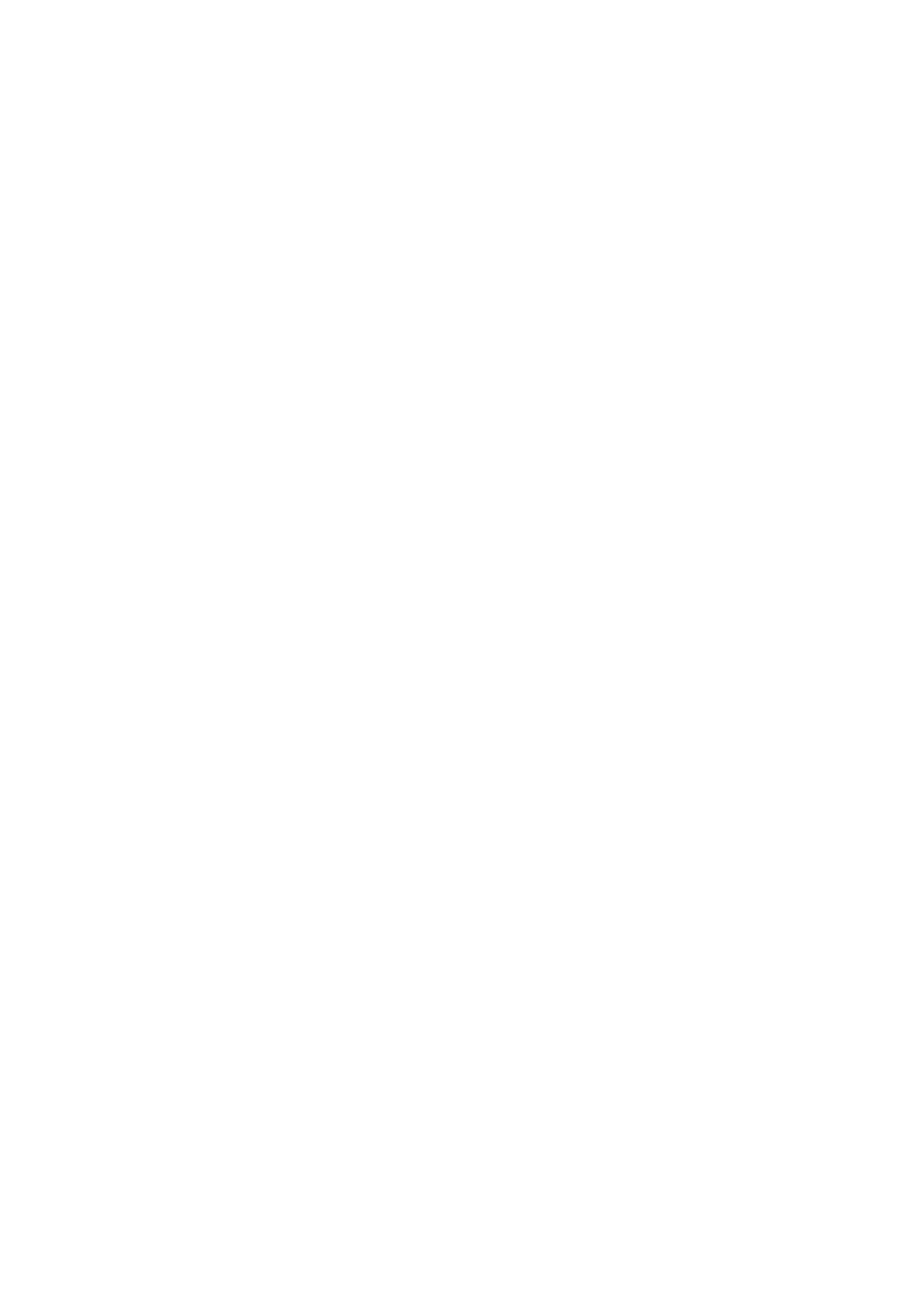#### **1 Name**

This instrument is the *National Consumer Credit Protection Amendment (A New Regulatory Framework for the Provision of Consumer Credit) Regulations 2020*.

#### **2 Commencement**

(1) Each provision of this instrument specified in column 1 of the table commences, or is taken to have commenced, in accordance with column 2 of the table. Any other statement in column 2 has effect according to its terms.

| <b>Commencement information</b>    |                                                                                          |                     |  |
|------------------------------------|------------------------------------------------------------------------------------------|---------------------|--|
| Column 1                           | Column 2                                                                                 | Column 3            |  |
| <b>Provisions</b>                  | <b>Commencement</b>                                                                      | <b>Date/Details</b> |  |
| 1. The whole of this<br>instrument | The later of:                                                                            |                     |  |
|                                    | (a) the day after this instrument is registered; and                                     |                     |  |
|                                    | (b) 1 March 2021.                                                                        |                     |  |
| Note:                              | This table relates only to the provisions of this instrument as originally made. It will |                     |  |

not be amended to deal with any later amendments of this instrument.

(2) Any information in column 3 of the table is not part of this instrument. Information may be inserted in this column, or information in it may be edited, in any published version of this instrument.

#### **3 Authority**

This instrument is made under the *National Consumer Credit Protection Act 2009.*

#### **4 Schedules**

Each instrument that is specified in a Schedule to this instrument is amended or repealed as set out in the applicable items in the Schedule concerned, and any other item in a Schedule to this instrument has effect according to its terms.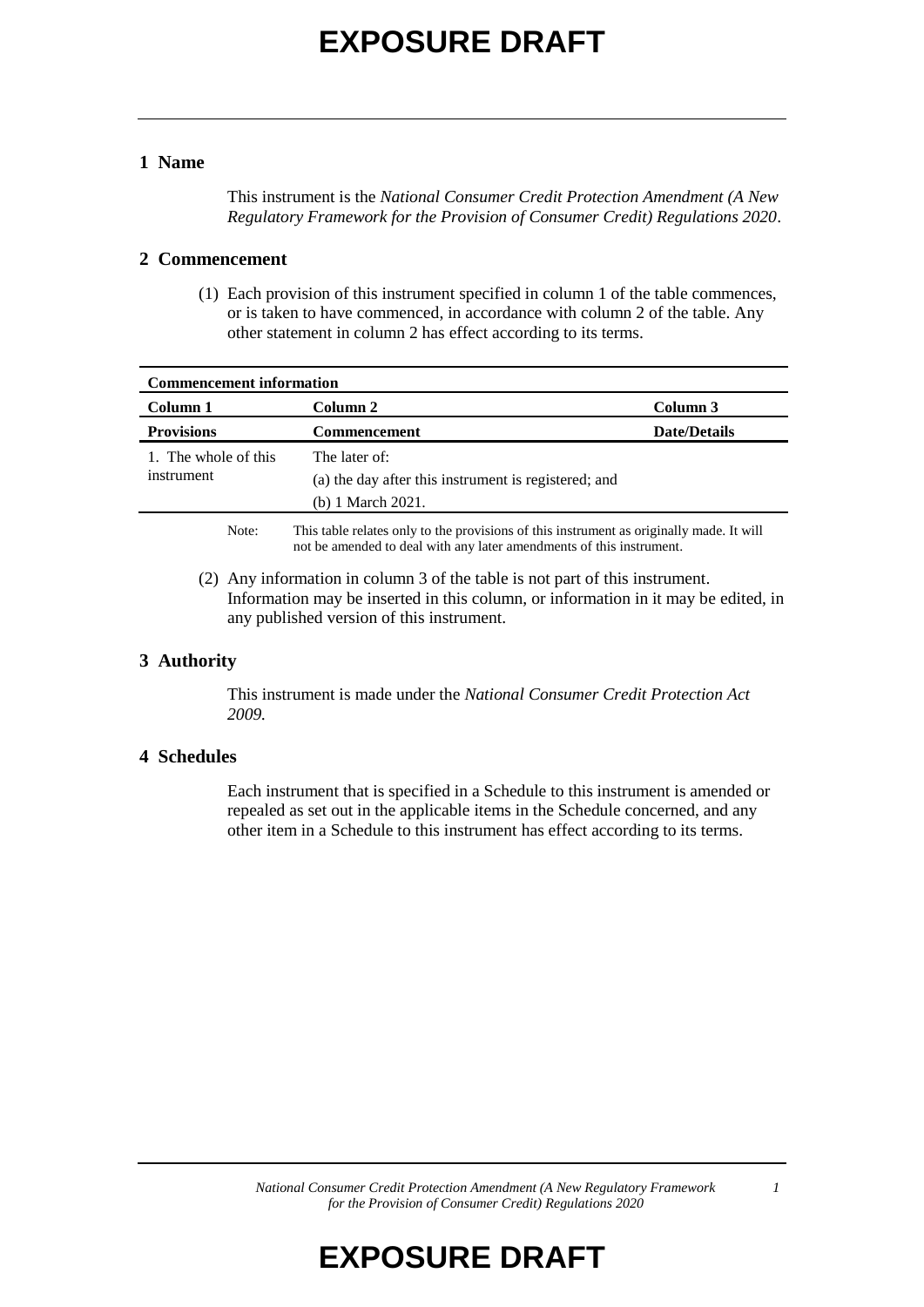# **EXPOSURE DRAFT**

### **Schedule 1—Amendments**

### *National Consumer Credit Protection Regulations 2010*

### **1 Regulation 25K**

Repeal the regulation, substitute:

#### **25K Modification—credit card contracts**

- (1) For the purposes of paragraph 164(d) of the Act, the provisions to which Part 3-7 of the Act applies apply in relation to a credit card contract as if the provisions were modified as set out in this regulation.
- (2) Part 3-2E of the Act, and the non-ADI credit standards made under section 133EA of the Act, have effect as if subsection 133EA(5) (which defines *non-ADI credit conduct*) were modified by inserting the following paragraph after paragraph 133EA(5)(a):
	- "(aa) providing a consumer with a credit card for the purpose of entering a credit contract that is formed or entered by:
		- (i) the consumer using the credit card to obtain credit from the licensee; or
		- (ii) the activation by the consumer of the credit card by arrangement with the licensee; or".

#### **2 Regulations 28HA, 28J and 28LC**

Repeal the regulations.

### **3 Regulation 28LCF (heading)**

Before "**credit contracts**", insert "**small amount**".

#### **4 Subregulation 28LCF(2)**

Before "credit contract" (first occurring), insert "small amount".

#### **5 Subparagraph 28LCF(2)(b)(ii)**

Repeal the subparagraph.

### **6 Regulation 28N**

Repeal the regulation.

### **7 Subregulation 28RB(7) (definition of** *exemption period***)**

Omit "2 April 2021", substitute "28 February 2021".

### **8 After paragraph 38(2)(j)**

Insert:

- $(i)$  subsection 133EB(1);
- (jb) section 133EC;

*2 National Consumer Credit Protection Amendment (A New Regulatory Framework for the Provision of Consumer Credit) Regulations 2020*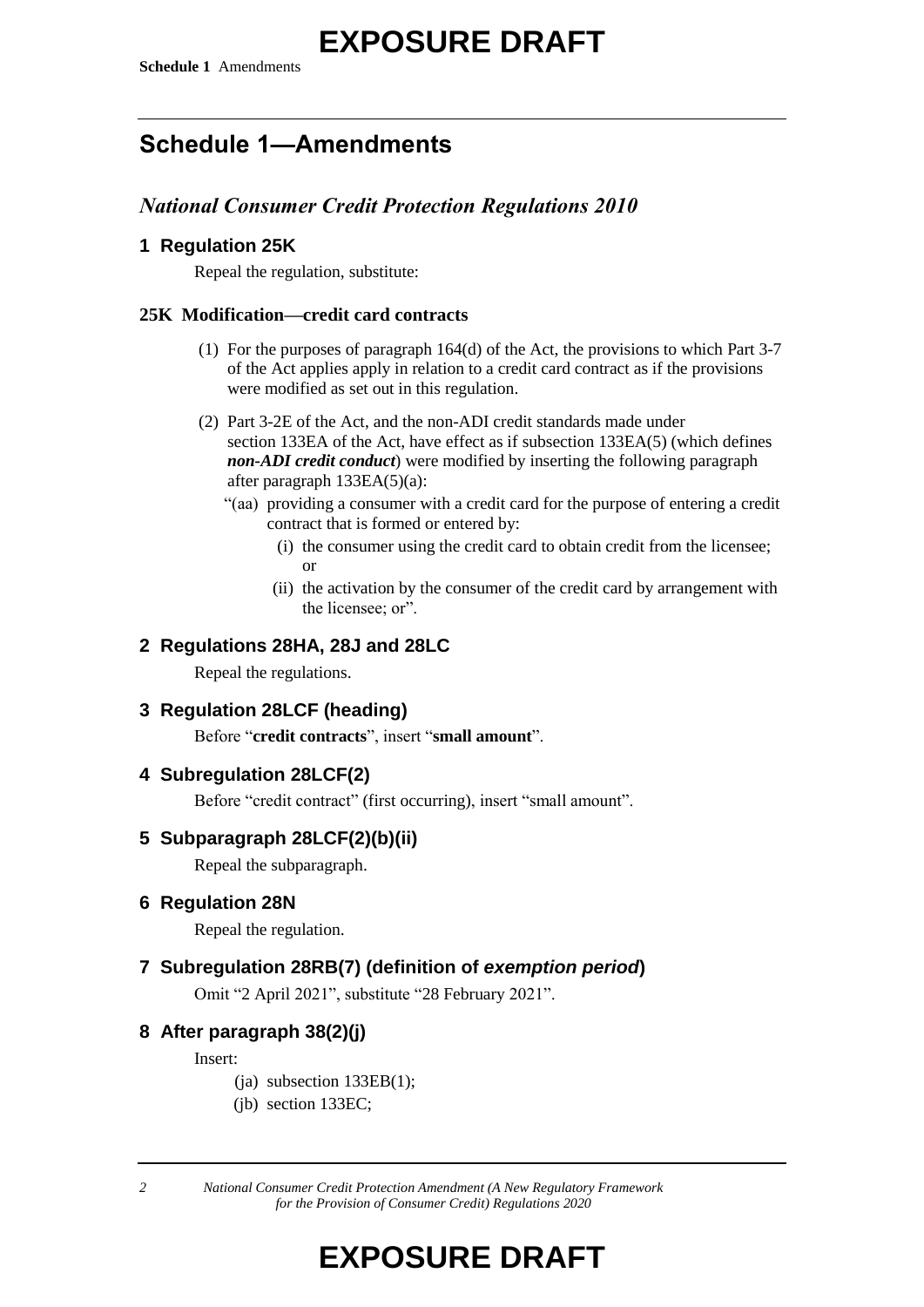#### **9 Before item 3.1 of Schedule 3**

Insert:

### **Part 1—Modifications of the Act**

#### **3.1AA Scope**

The modifications set out in this Part are to be made to the Act.

Note: See regulation 25G.

#### **10 After item 3.33 of Schedule 3**

Insert:

#### **3.33A At the end of section 133EA**

Add:

*Modifications for exempt special purpose funding entities*

(6A) This Part has effect as if each reference in:

(a) this Part; or

(b) a definition in this Act, as it applies to references in this Part;

to a licensee were instead a reference to an exempt special purpose funding entity.

Note: See also item 3.47 of Schedule 3 to the *National Consumer Credit Protection Regulations 2010*.

### **11 At the end of Schedule 3**

Add:

### **Part 2—Modifications of instruments**

#### **3.46 Scope**

Each instrument that is specified in this Part is modified as set out in the applicable items of this Part.

Note: See regulation 25G.

### *National Consumer Credit Protection (Non-ADI Credit Standards) Determination 2020*

#### **3.47 At the end of the instrument**

Add: